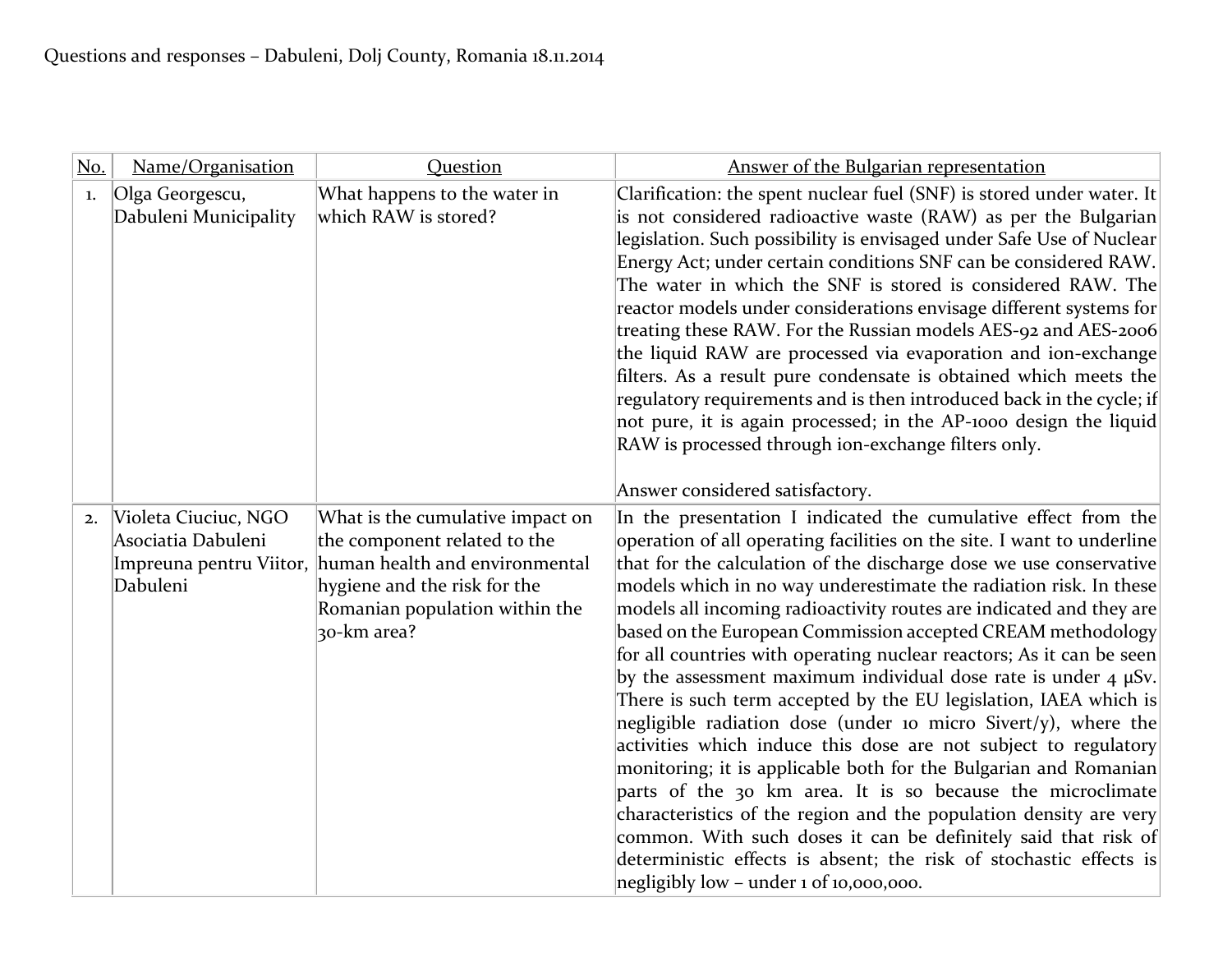| $\overline{3}$ . | Violeta Ciuciuc, NGO<br>Asociatia Dabuleni<br>Impreuna pentru Viitor,<br>Dabuleni | How is the cooling water<br>decontamination performed of the<br>Reactor Primary Circuit?                                                 | In order to maintain the appropriate water chemistry of the Primary<br>Circuit Coolant special filtering system is used; this system is similar<br>both with the Russian and US system: ion-exchange resin filters are<br>used; two filtering facilities are existent: one in operation; the other<br>is back-up. This way part of the Primary Circuit Coolant is flowed<br>through this facility and this way the necessary norms in line with<br>the technologic requirements are achieved; if it is necessary that the<br>coolant is treated (e.g. if reactor is in outage) then it is purified<br>through this filtering facilities I mentioned in my first response.<br>Answered satisfactory.                                                                                                                                                                                                                                        |
|------------------|-----------------------------------------------------------------------------------|------------------------------------------------------------------------------------------------------------------------------------------|--------------------------------------------------------------------------------------------------------------------------------------------------------------------------------------------------------------------------------------------------------------------------------------------------------------------------------------------------------------------------------------------------------------------------------------------------------------------------------------------------------------------------------------------------------------------------------------------------------------------------------------------------------------------------------------------------------------------------------------------------------------------------------------------------------------------------------------------------------------------------------------------------------------------------------------------|
| 4.               | Badi Mariana, Local<br>counsellor, Dabuleni<br>City Hall                          | What is the primary circuit<br>protective casing?                                                                                        | There is a difference between the Russian and US type reactors; in<br>the US AP-1000 there is an internal leak-tight casing made of steel<br>and outer casing made of reinforced concrete. The first leak tight<br>casing made of steel is aimed to provide density for this volume. So,<br>in case of any accident, discharge of radioactive substances in the<br>environment is prevented. The outer casing made of reinforced<br>concrete is aimed to protect the reactor building from external<br>impacts: human-induced or natural.<br>As regards the Russian model: it is a little bit different. The internal<br>leak-tight casing is made of preliminary constructed reinforced<br>concrete. The aim is in case of accident to avoid discharge of<br>radioactive substances in the environment. The outer casing is also<br>made of reinforced concrete and is aimed at protecting the reactor<br>building from external effects. |
| 5.               | Marinela Miscu,<br>Dabuleni Municipality                                          | I would like you to tell me how<br>many Storage Facilities (SF) for<br>RAW exist and what is their impact<br>on the Romanian population? | RAW Storage Facilities are not envisaged to be constructed since up<br>to now we have a RAW management system in place and the<br>capacity of the existing RAW storage facilities is sufficient to take<br>in all the RAW. What is more, the proposed technologies generate<br>significantly lower amount of waste and apart of that with the<br>$\vert$ experience gained by KNPP the generated RAW is significantly<br>reduced.                                                                                                                                                                                                                                                                                                                                                                                                                                                                                                          |
| 6.               | Crisitan Mihailescu,<br><b>Insurance Company</b>                                  | What does the processing of RAW<br>consist of which are a product of<br>the Units 1-4 decommissioning<br>activities?                     | The RAW generated in the process of decommissioning, according<br>to their physical characteristics do not differ from the waste<br>generated in operation; the amount of RAW generated in the<br>process of decommissioning are envisaged in the construction of                                                                                                                                                                                                                                                                                                                                                                                                                                                                                                                                                                                                                                                                          |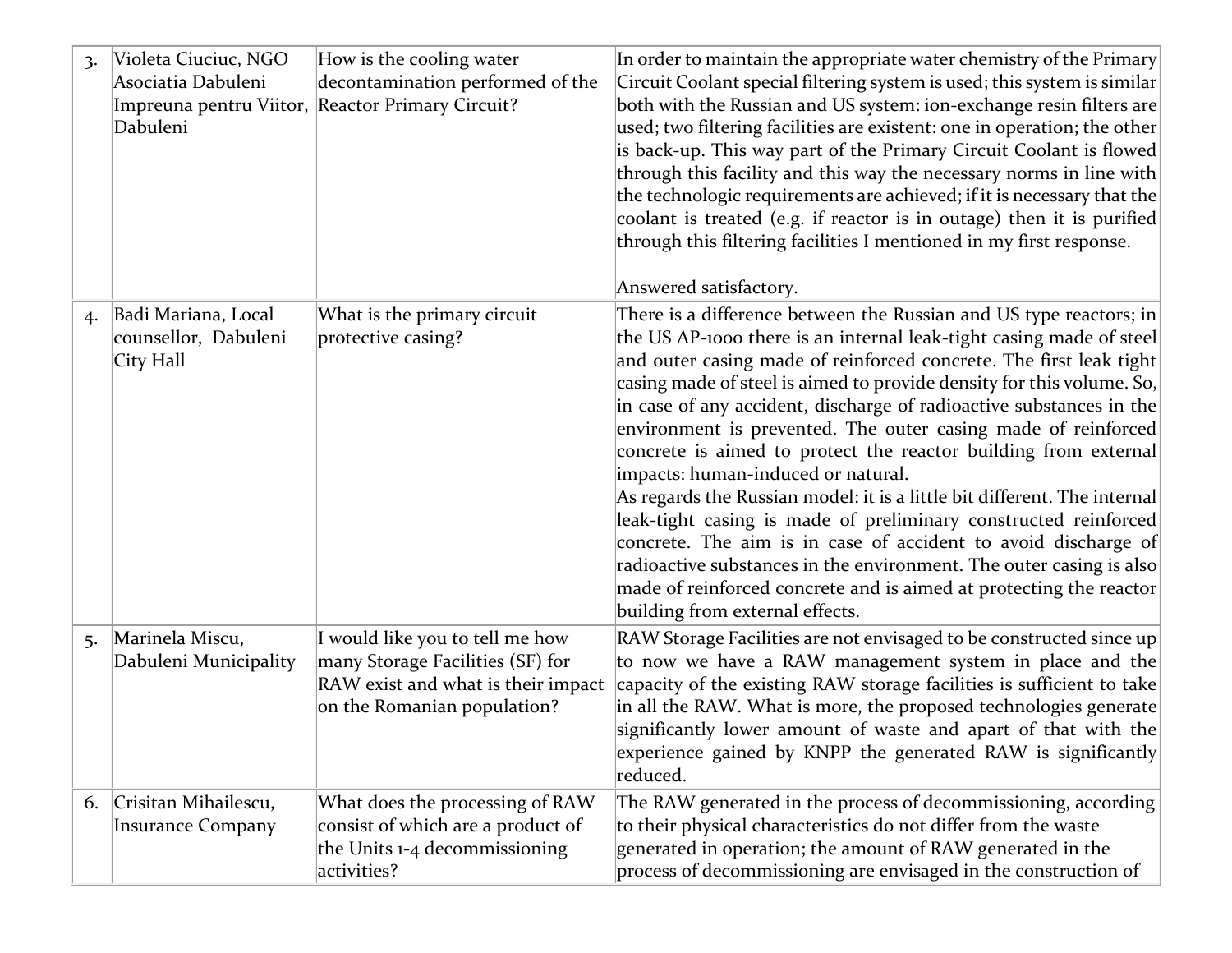|   |                                                |                                                                                                                                                                                                     | facilitates for RAW management so they are managed in the same<br>way as the operational RAW and the processing consists of<br>collection, Sorting, Radiological characterization, immobilising it<br>in a cement matrix and packing it in reinforced concrete casks. A<br>guarantee for the environment and population, their safety in<br>particular, are the high requirements to the cement matrix and the<br>reinforced concrete casing performed. He provided technical<br>information regarding the tests performed in terms of pressure<br>and temperature in order to demonstrate that no mechanical<br>damage is identified; this is a guarantee for the lack of any danger<br>to the population. All those tests are performed under the strict<br>supervision of Bulgarian Nuclear Regulatory Agency (BNRA)<br>inspectors.         |
|---|------------------------------------------------|-----------------------------------------------------------------------------------------------------------------------------------------------------------------------------------------------------|------------------------------------------------------------------------------------------------------------------------------------------------------------------------------------------------------------------------------------------------------------------------------------------------------------------------------------------------------------------------------------------------------------------------------------------------------------------------------------------------------------------------------------------------------------------------------------------------------------------------------------------------------------------------------------------------------------------------------------------------------------------------------------------------------------------------------------------------|
|   | 6.1. Crisitan Mihailescu,<br>Insurance Company | What is the reason to construct this<br>NPP unit in Kozloduy and not in<br>any other part of Bulgaria?                                                                                              | Bulgarian Academy of Sciences: The site selection was performed<br>after analysis of the whole Bulgarian territory; 12 sites were<br>reviewed. Bulgaria consists of 2 very different parts in tectonic<br>terms; south Bulgaria - not very calm; the other one is part of the<br>Moesic platform $-$ this is the reason why 6-7 other sites were left<br>out; then several others at the Black Sea were dropped due to the<br>high seismicity, only the Danube sites remained since for the<br>operation of a NPP a whole lot of water is needed. Then these 4<br>sites left were cross-compared and it turned out that the Kozloduy<br>region offers the best hydrogeological and all other types of<br>conditions. So the selection is a result of the efforts of a team of<br>scientists and researchers and this was the best possibility. |
| 7 | Cioraia Virgil, Dabuleni<br>Municipality       | $\vert$ 1. What happens to the RAW<br>generated from the main NPP<br>operational activities?<br>2. Where is the RAW located which<br>is a result of the decommissioning<br>activities of Units 1-4? | As mentioned before, the RAW is collected, sorted, characterised<br>radiologically and all these data are marked on the passports of<br>the packaging. Every single package has a unique number and the<br>RAW is stored in the Interim Storage Facility which is currently a<br>facility with a multi-barrier protection and a capacity of 1920<br>packages and in the following 3-4 years the construction of<br>National Disposal Facility (NDF) is envisaged. This concerns both<br>the decommissioning and operational RAW. Currently the SFs we<br>have sufficient capacity to provide for all the operating facilities on<br>site.                                                                                                                                                                                                      |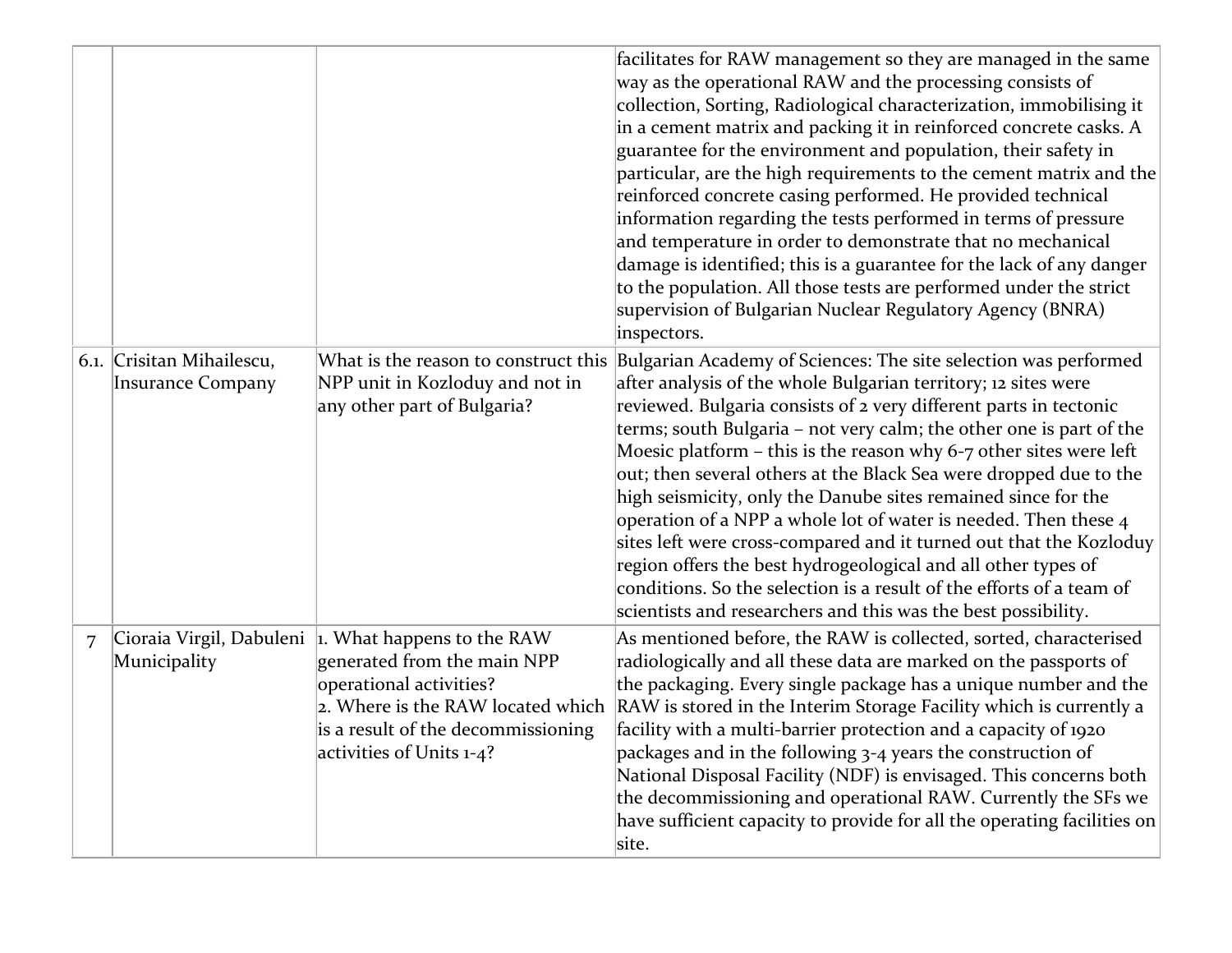| 8  | Violeta Ciuciuc, NGO | What is the impact from the                           | The monitoring of the biological flora and fauna is part of the                                                                  |
|----|----------------------|-------------------------------------------------------|----------------------------------------------------------------------------------------------------------------------------------|
|    | Asociatia Dabuleni   |                                                       | current operation of the NPP on the radioecological monitoring. We have a regulated sample amount                                |
|    |                      |                                                       | Impreuna pentru Viitor, agricultural bioproducts in terms of from agricultural products. The long-year study of the agricultural |
|    | Dabuleni             | radioactivity?                                        | products shows that they are not contaminated with radionuclides                                                                 |
|    |                      |                                                       | from NPP. They are below the detectable level. In our laboratories                                                               |
|    |                      |                                                       | we use very sensitive equipment. The radioactivity of this flora is                                                              |
|    |                      |                                                       | formed completely by the natural radioactivity. It is over 90% due                                                               |
|    |                      |                                                       | to K-40 isotope which is located everywhere, including in our                                                                    |
|    |                      |                                                       | bodies. So in terms of radiological impact on the fauna, it can be                                                               |
|    |                      |                                                       | said that it is not in any way caused by the NPP in operation.                                                                   |
| 9  | Violeta Ciuciuc, NGO |                                                       | Only positive impact was presented; There is nothing in this world which is ideal and perfect, even us.                          |
|    | Asociatia Dabuleni   | what is the negative impact? Is                       | Our goal as people responsible to the environment and our                                                                        |
|    |                      | Impreuna pentru Viitor, there any such thing from the | children which are the future, is to design, construct and operate                                                               |
|    | Dabuleni             | construction of the new nuclear                       | such a facility which would have minimal impact, such that won't                                                                 |
|    |                      | unit?                                                 | cause such impact on us and our offspring which would be                                                                         |
|    |                      |                                                       | negative. The low increase in the temperature of the water plume                                                                 |
|    |                      |                                                       | in the Danube River may cause indirect negative impact, but it                                                                   |
|    |                      |                                                       | won't be such that would endanger the biological diversity in the                                                                |
|    |                      |                                                       | eco-system. The cumulative impact on the conventional discharge                                                                  |
|    |                      |                                                       | water, i.e. these are the waste waters from the life cycle of the                                                                |
|    |                      |                                                       | people working in the NPP mainly which, accumulated for all the                                                                  |
|    |                      |                                                       | facilities for which the cumulative effect is calculated, introduce a                                                            |
|    |                      |                                                       | negligibly low negative load.                                                                                                    |
|    |                      |                                                       | All these waters currently go through and will continue to go                                                                    |
|    |                      |                                                       | through purifying stations - this is a negative impact, but not                                                                  |
|    |                      |                                                       | dangerous in any way now or in the future. In our legislation we                                                                 |
|    |                      |                                                       | use this terms: negative negligible impact or reversible effects after                                                           |
|    |                      |                                                       | decommissioning, regardless of the nature of the plant. So in this                                                               |
|    |                      |                                                       | line of thought, even during the construction of the site there is                                                               |
|    |                      |                                                       | soil impact, but after decommissioning it is all remediated.                                                                     |
| 10 |                      |                                                       | Lucian Stirb, NGO Terra Are there any simulation models for Every nuclear vendor declared that the relevant safety analyses      |
|    | Millenium III        | potential risks to the environment                    | have been performed, the so called Probabilistic Safety Analysis                                                                 |
|    |                      | in case of accident?                                  | Level 1 and 2 which have determined the probability for core                                                                     |
|    |                      |                                                       | accident. As per the Bulgarian legislation and the IAEA                                                                          |
|    |                      |                                                       | Regulations, the probability for core accident should be lower than                                                              |
|    |                      |                                                       | 1 of 100,000. The models under consideration meet this condition                                                                 |
|    |                      |                                                       | with at least one order. As regards the radioactive discharges in                                                                |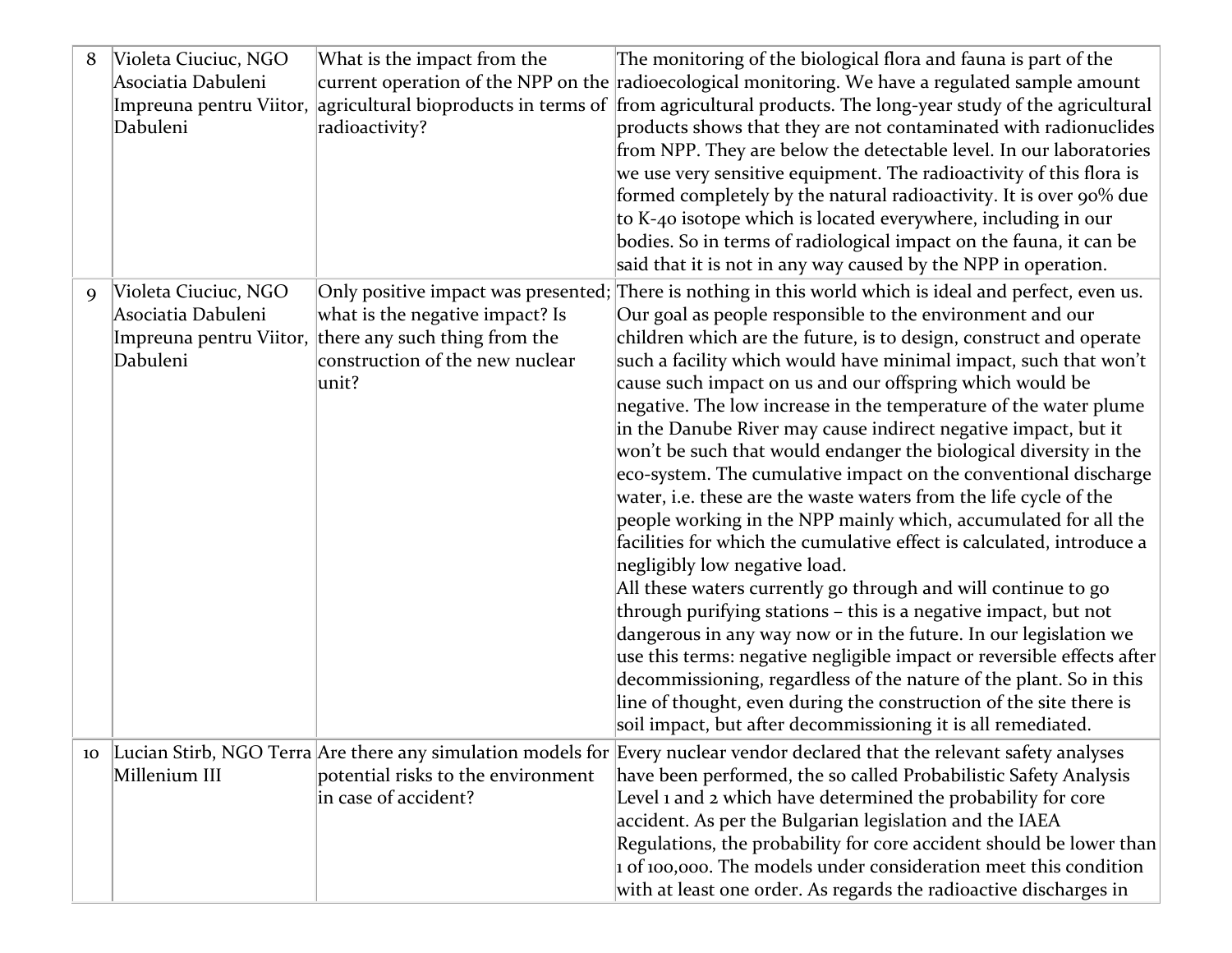|    |                                          |                                                                                                                                                                                                      | the environment, the Bulgarian legislation and the IAEA<br>regulations determine that the frequency should be lower than 1 of<br>1,000,000. The reactors under review meet these criteria with at<br>least one order. So the analyses of US and RU reactors have been<br>performed under the same conditions. In the Safety Analysis<br>Report the requirements are as per the Bulgarian and IAEA<br>Regulations. The conditions have been determined for normal<br>operation and for deviation from normal operation and the<br>occurrence of events which might occur in the range of 10 <sup>-2</sup> and 10 <sup>-</sup><br><sup>6</sup> . Core melt down scenarios have been reviewed as well. There is a<br>technical devise constructed for catching the core meltdown. In<br>the Russian model this is done through specially designed core-<br>catcher. The US reactor is different with the respective design<br>solutions, which provide reactor cooling from the outside in order<br>to avoid its meltdown.                                                                                                                                                                                                                                                                                                                                                                                                                                                                                                                               |
|----|------------------------------------------|------------------------------------------------------------------------------------------------------------------------------------------------------------------------------------------------------|-------------------------------------------------------------------------------------------------------------------------------------------------------------------------------------------------------------------------------------------------------------------------------------------------------------------------------------------------------------------------------------------------------------------------------------------------------------------------------------------------------------------------------------------------------------------------------------------------------------------------------------------------------------------------------------------------------------------------------------------------------------------------------------------------------------------------------------------------------------------------------------------------------------------------------------------------------------------------------------------------------------------------------------------------------------------------------------------------------------------------------------------------------------------------------------------------------------------------------------------------------------------------------------------------------------------------------------------------------------------------------------------------------------------------------------------------------------------------------------------------------------------------------------------------------|
| 11 | Epure Gheorghe,<br>Dabuleni Municipality | With the permission of the<br>Bulgarian participant, a short<br>question: what was the reason to<br>decommission Reactors 1-4? I am<br>thinking about this: old technology,<br>accident possibility? | Interesting and painful to KNPP. Before specifically answering<br>this, reminder: Unit 1 and 2 are VVER-440/230 model, Units 3 and<br>$\vert$ 4 are the second stage of KNPP and despite being the same model,<br>they are a modernised version with a three-channel protection<br>system. Now, specifically to the question: Units 1 and 2 were shut<br>expired life-time, or existing nuclear down at the end of 2002 after which Bulgaria was invited to<br>negotiate EU accession and Units 3 and 4 were shut down at the<br>end of 2006 in the eve of Bulgaria and Romania's accession to the<br>EU. The decision is purely political and there are no technological<br>reasons for the shutdown of Units 3 and 4. I will try to persuade<br>you in this. A great modernisation was performed on Units 1 to 4<br>which was performed on 2 stages and it concerned mainly Unit 3<br>and $4$ ; on the one hand it was aimed at increasing safety and on<br>the other to demonstrate high safety level compared to same<br>generation reactors; Just part of the modernisation which are now<br>implemented in all power plants: a system for severe accidents<br>management on Units 3 and 4 was implemented which is now<br>being introduced in some power plants. We at KNPP consider<br>undoubtedly that Units 3 and 4 were shut down due to political<br>reasons. This was confirmed by the many reviews, such as the<br>IAEA review which reviewed the functionality of the NPP; the<br>other review was by WANO and a review by the European |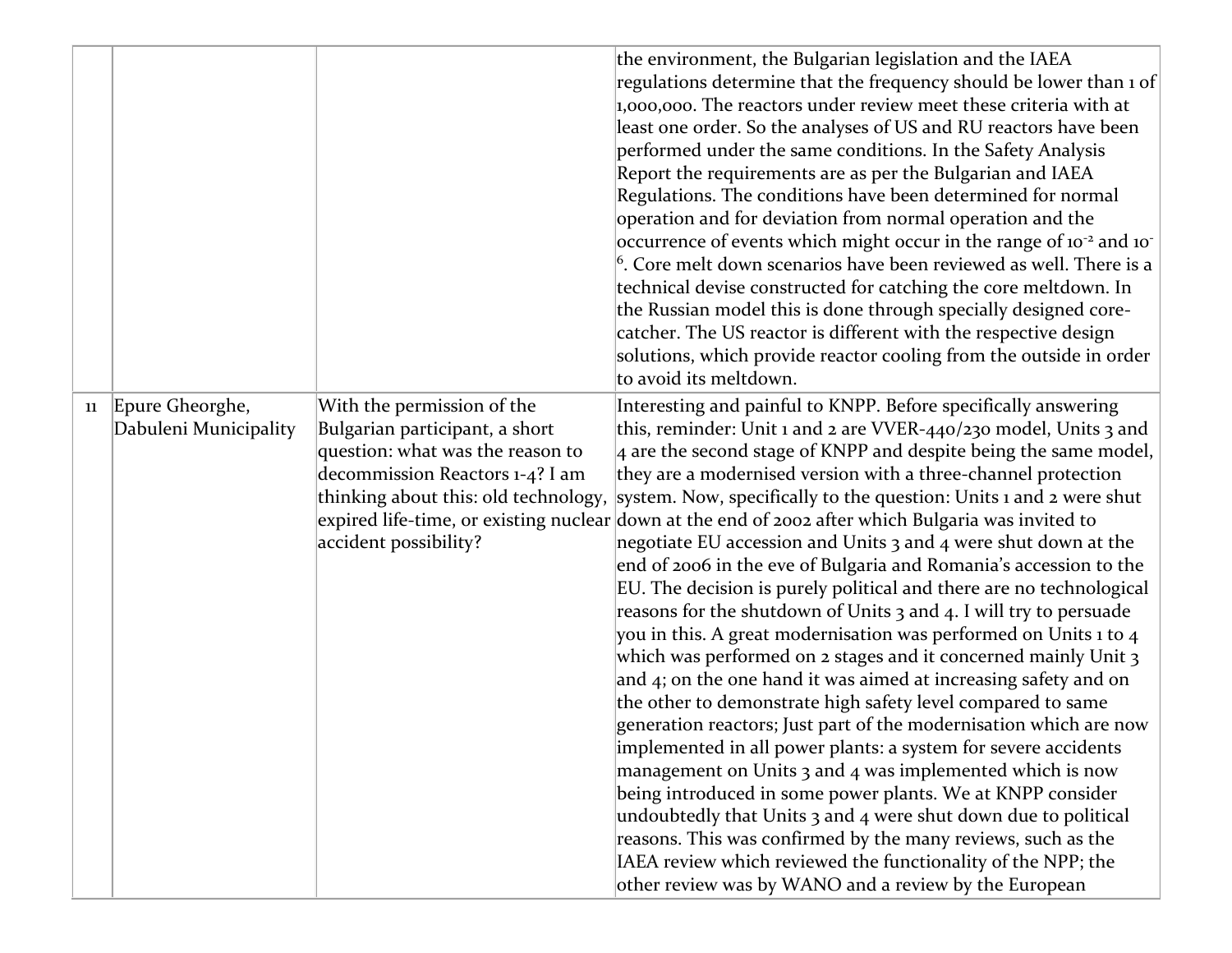|    |                                                                                                             |                                                                                                                                                                     | Commission. All three reviews found no problems which can't be<br>solved in the power plant. The conclusions were that Units $\frac{1}{3}$ and $\frac{1}{4}$<br>of KNPP meets the safety requirements and it is comparable to<br>units from the same generation.                                                                                                                                                                                                                                                                                                                                                                                                                                                                                                                                                                                                                                                                                                                                                                                                                                                                                                                                                                                                                                                                                                                                       |
|----|-------------------------------------------------------------------------------------------------------------|---------------------------------------------------------------------------------------------------------------------------------------------------------------------|--------------------------------------------------------------------------------------------------------------------------------------------------------------------------------------------------------------------------------------------------------------------------------------------------------------------------------------------------------------------------------------------------------------------------------------------------------------------------------------------------------------------------------------------------------------------------------------------------------------------------------------------------------------------------------------------------------------------------------------------------------------------------------------------------------------------------------------------------------------------------------------------------------------------------------------------------------------------------------------------------------------------------------------------------------------------------------------------------------------------------------------------------------------------------------------------------------------------------------------------------------------------------------------------------------------------------------------------------------------------------------------------------------|
| 12 | Violeta Ciuciuc, NGO<br>Asociatia Dabuleni<br>Dabuleni                                                      | Up to now you discussed the<br>advantages to the Bulgarian side,<br>Impreuna pentru Viitor, what could the Romanian party<br>advantages be from the<br>(CNNU)?      | As I mentioned in the presentation, apart of the EIA, another<br>study was performed - a Feasibility Study related to the CNNU at<br>the Kozloduy Site. It was found that the implementation of such a<br>project is related to the efforts not by one, but by many countries.<br>Construction of a New Nuclear Unit The analyses indicated that during construction which continues<br>for about 5 years, about 3,500 people would be needed, workers<br>without qualification, up to experts in the respective areas. For the<br>operation it would be necessary to have (depending on the reactor<br>model) for the AP-1000 350 operators; for the Russian models $-$<br>600-650; it is clear that the proximity of Romania to the<br>construction site of NNU is a huge plus. Many of the activities<br>would be assigned to subcontractors. So, workers from Romania<br>can also participate in the construction. It is expected that in the<br>services sector a greater amount of people would be engaged<br>(nutrition for instance). Apart of that a great number of<br>companies and local and regional level to be engaged for the<br>supply of equipment (not the nuclear vendor equipment), such as<br>some side activities. Therefore we consider that it would be both<br>socially and economically beneficial for both countries.<br>Satisfactorily well answered, but too idealistic. |
|    | 12.1 Violeta Ciuciuc, NGO<br>Asociatia Dabuleni<br>Impreuna pentru Viitor, speak your language?<br>Dabuleni | How do you envisage hiring<br>Romanian workers when they don't                                                                                                      | People speak a dialect of the Romanian language in Kozloduy.<br>When the nuclear units were in construction and Bulgaria did not<br>have well prepared qualified builders there were hundreds of<br>workers from Vietnam, Poland, Cuba, and other countries. So we<br>expect that if we reach the construction stage we would need<br>welders and other qualified workers.                                                                                                                                                                                                                                                                                                                                                                                                                                                                                                                                                                                                                                                                                                                                                                                                                                                                                                                                                                                                                             |
| 13 | <b>Nuclear Coalition</b>                                                                                    | Albena Simeonova, Anti There is a huge interest to this<br>project, but among the questions,<br>there is a statement. Mrs Albena<br>Simeonova from Coalition "Anti- |                                                                                                                                                                                                                                                                                                                                                                                                                                                                                                                                                                                                                                                                                                                                                                                                                                                                                                                                                                                                                                                                                                                                                                                                                                                                                                                                                                                                        |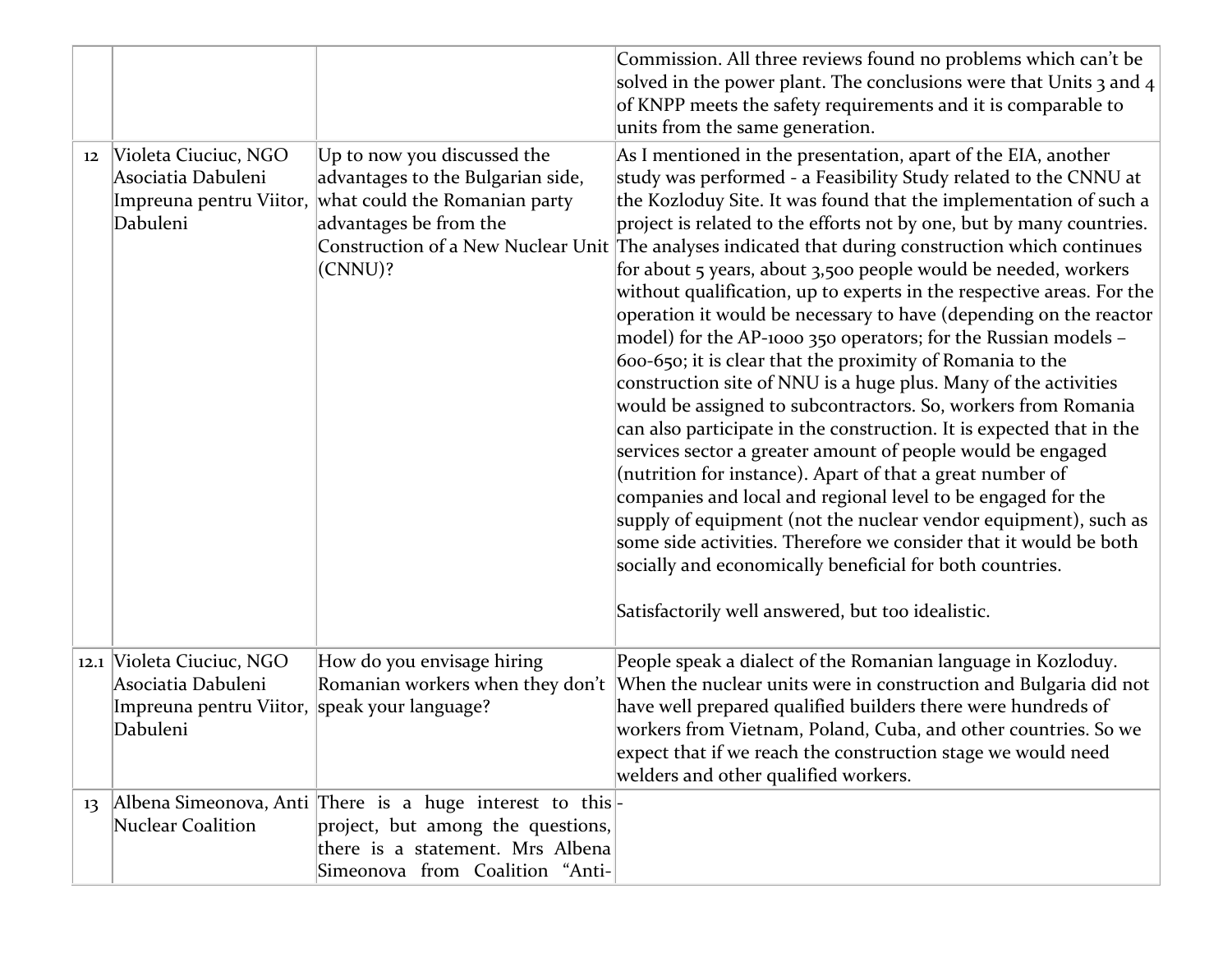| nuclear" requested to make a<br>statement (see table above).                                                                                                                                                                                                                                        |  |
|-----------------------------------------------------------------------------------------------------------------------------------------------------------------------------------------------------------------------------------------------------------------------------------------------------|--|
| With regards to bio-produce, she<br>considered the ecologist from the<br>NPP did not understand the<br>question very well. There are two<br>types of agricultural produce -<br>conventional and one certified bio-<br>produce.                                                                      |  |
| Thanks to the landscape of Dolj<br>region the certified bio-producers in<br>Dolj are more than all the producers<br>in Bulgaria.                                                                                                                                                                    |  |
| Mrs Simeonova is a Bulgarian bio-<br>producer from Nikopol<br>municipality. First question of the<br>certifying organisation was whether<br>she was located in a proximity to 10<br>and 30 km area of nuclear power<br>plant.                                                                       |  |
| She said that the agricultural<br>producers in the 30-km area around<br>the NPP would have problems and<br>she quoted parts of the conclusions<br>made in the EIA Report.                                                                                                                           |  |
| In the data for all the impact of the<br>cumulative effect of generated<br>radioactive discharges of all<br>operating units in the atmosphere<br>and in the Danube River, along with<br>the SNF buried somewhere in the<br>territory of Bulgaria we should not<br>accept the conclusion on p.53 and |  |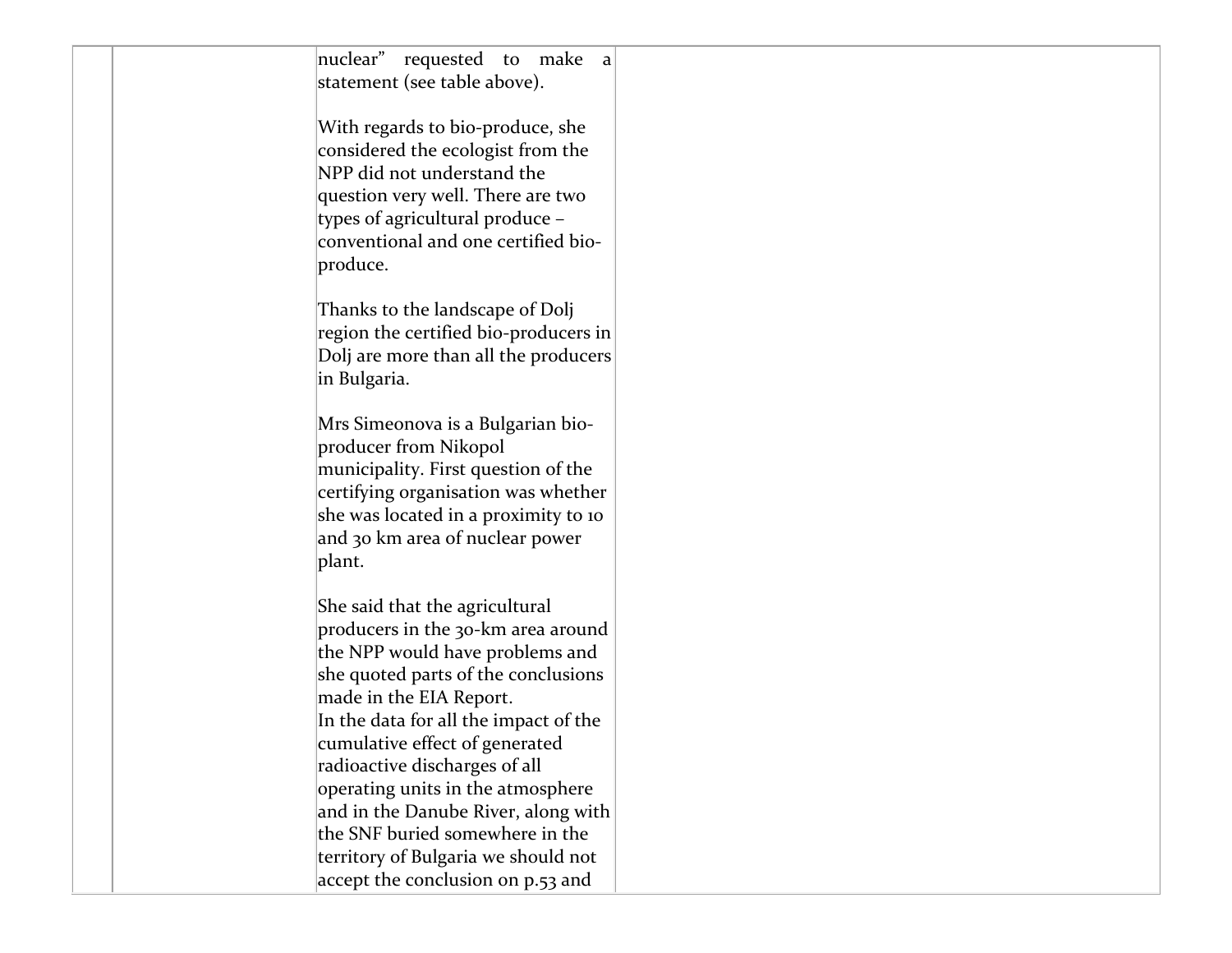| the Impact Assessment, where it is    |  |
|---------------------------------------|--|
| stated that the expected radioactive  |  |
| impact would only be limited to the   |  |
| site of the unit and based on the     |  |
| conclusion of the disturbing          |  |
| parameters mentioned by the           |  |
| authors of the report for the RAW     |  |
| generated in the operation of the     |  |
| site. She quoted the authors'         |  |
| conclusions: "probability of existing |  |
| of the event – expected"; "type of    |  |
| impact - negative, direct, primary";  |  |
| "characteristics of the impact -      |  |
| radiation"; "duration - long-term";   |  |
| "cumulative – yes". Based on the      |  |
| conclusions of the EIA authors, it    |  |
| should be underlined to the           |  |
| Bulgarian and Romanian public that    |  |
| there are no limits for radioactive   |  |
| discharges from the ventilation       |  |
| stacks of the nuclear units, what is  |  |
| more the Danube River cannot be       |  |
| leak-tightly isolated, whereas at the |  |
| same time the burial of SNF as        |  |
| RAW would destroy the territory of    |  |
| Bulgaria for billions of years.       |  |
|                                       |  |
| According to Mrs Simeonova,           |  |
| Kozloduy held a referendum            |  |
| whether the population wanted an      |  |
| NPP and the population, with          |  |
| certain deviation, stated yes; when   |  |
| asked if they want a nuclear          |  |
| depository, more than 95% of the      |  |
| population sayd "no".                 |  |
| She stated that in March 2013 the     |  |
| mayor of Kozloduy Rumen Manoev        |  |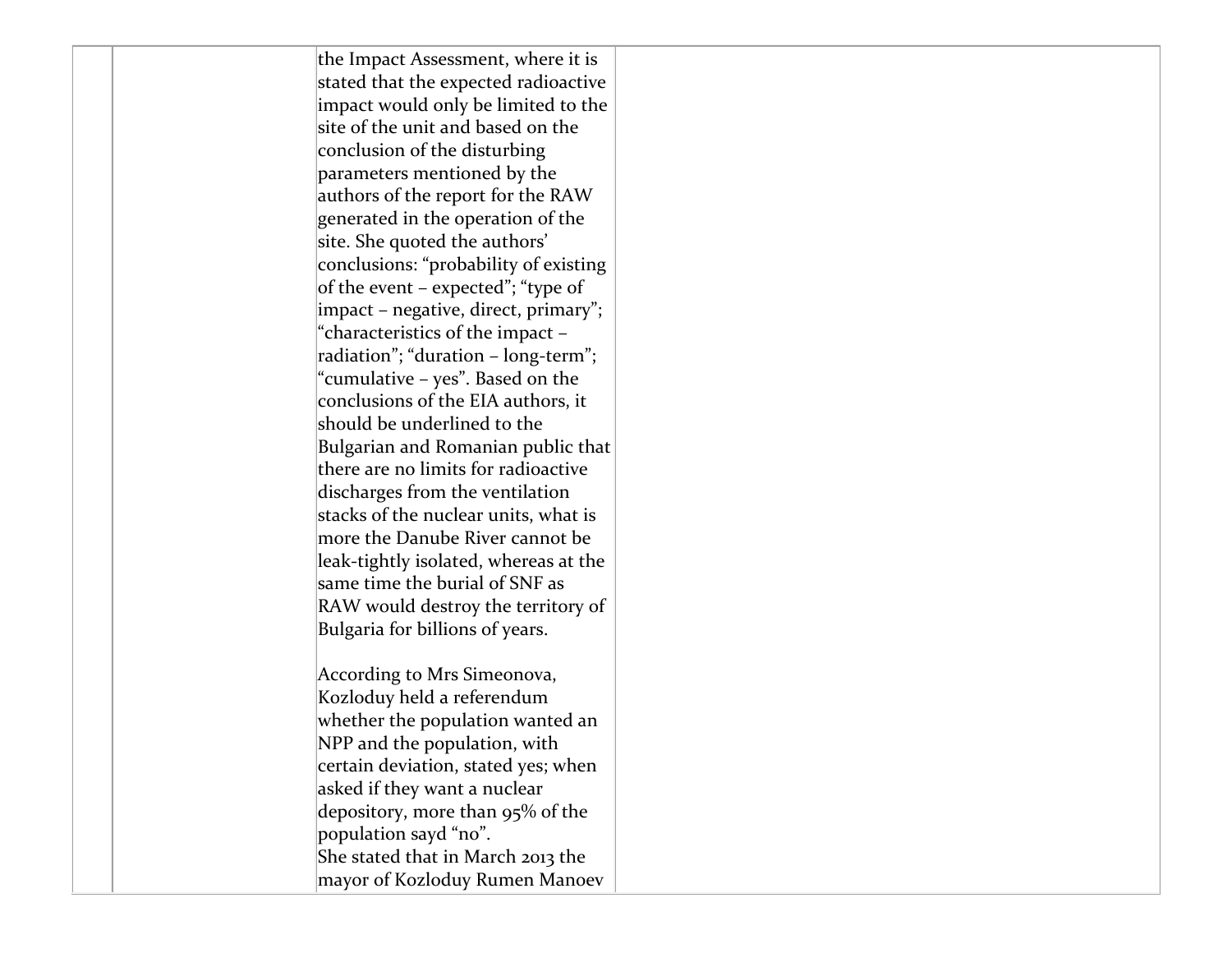|     |                                                                          | issued a statement asking to define<br>monthly and yearly acceptable<br>thresholds for aerosol emissions<br>from the ventilation stacks for<br>radioactive noble gases, aerosols,<br>iodine 131 and gases, but according<br>to her there may not be acceptable<br>thresholds for radioactive<br>substances, as each such particle is<br>lethal for the human organism. As<br>for negative impacts, she stated that<br>in Chapter 1 of the EIA-R, it says -<br>the existence of such quantity of<br>processed nuclear fuel at the site of<br>KNPP represents a serious problem<br>in the long-term, as this is a<br>deferred solution that transfers<br>responsibility to the future<br>generations.<br>Depending on the orientation of the<br>government it is decided whether<br>the power plant to be constructed<br>should be Russian or American.<br>Nevertheless, it is equally harmful<br>for the health of the human and for<br>the generations for millions of |                                                                                                                                                                                                                                                                                                                                                                                                                                                                                                                                            |
|-----|--------------------------------------------------------------------------|------------------------------------------------------------------------------------------------------------------------------------------------------------------------------------------------------------------------------------------------------------------------------------------------------------------------------------------------------------------------------------------------------------------------------------------------------------------------------------------------------------------------------------------------------------------------------------------------------------------------------------------------------------------------------------------------------------------------------------------------------------------------------------------------------------------------------------------------------------------------------------------------------------------------------------------------------------------------|--------------------------------------------------------------------------------------------------------------------------------------------------------------------------------------------------------------------------------------------------------------------------------------------------------------------------------------------------------------------------------------------------------------------------------------------------------------------------------------------------------------------------------------------|
| 14. | Cristian Mihailescu                                                      | years.<br>He stated that his question has                                                                                                                                                                                                                                                                                                                                                                                                                                                                                                                                                                                                                                                                                                                                                                                                                                                                                                                              |                                                                                                                                                                                                                                                                                                                                                                                                                                                                                                                                            |
|     |                                                                          | been previously answered.                                                                                                                                                                                                                                                                                                                                                                                                                                                                                                                                                                                                                                                                                                                                                                                                                                                                                                                                              |                                                                                                                                                                                                                                                                                                                                                                                                                                                                                                                                            |
| 15. | Sandu Florin Tudor,<br>NGO Terra Millennium Is there a safety plan?<br>Ш |                                                                                                                                                                                                                                                                                                                                                                                                                                                                                                                                                                                                                                                                                                                                                                                                                                                                                                                                                                        | What is happening in case of flood?  National Emergency Plan of the Republic of Bulgaria is divided<br>into several parts. Part 2 is related to floods. Part 3 is related to the<br>Internal Action Plan in case of radiation emergency at KNPP. Part<br>2 sets out the responsibilities of ministries and institutions in case<br>of such an event. This year was very rainy and several times this<br>plan was activated. After the stress tests conducted in 2011 after<br>the Fukushima accident and the analyses performed at KNPP it |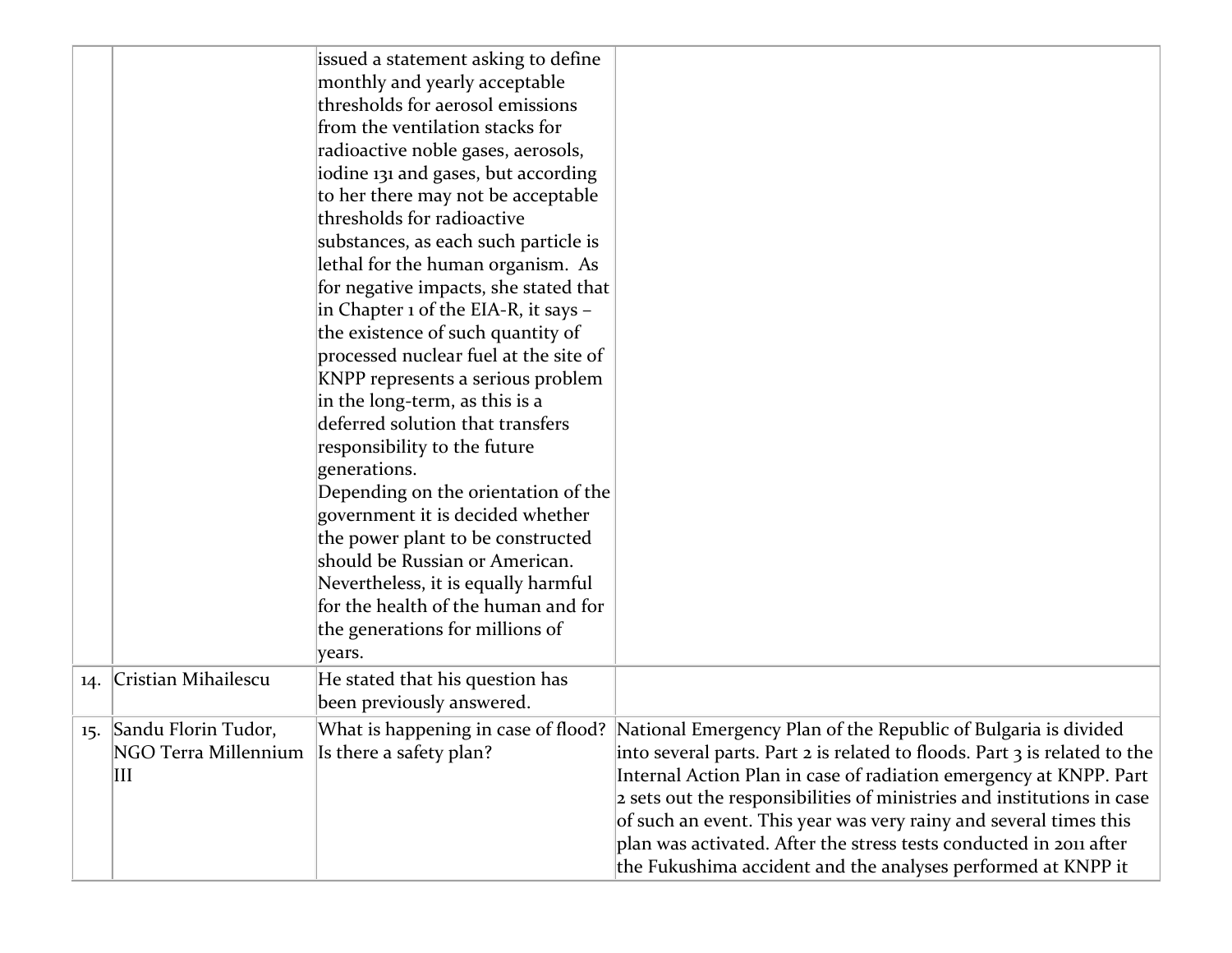|    |                                                               |                                                                                                                                                                 | was proved the KNPP site is non-floodable and such a tide wave<br>cannot occur.                                                                                                                                                                                                                                                                                                                                                                                                                                                                                                                                                                                                                                                                                                                                                                                                                                                                                                                                                                 |
|----|---------------------------------------------------------------|-----------------------------------------------------------------------------------------------------------------------------------------------------------------|-------------------------------------------------------------------------------------------------------------------------------------------------------------------------------------------------------------------------------------------------------------------------------------------------------------------------------------------------------------------------------------------------------------------------------------------------------------------------------------------------------------------------------------------------------------------------------------------------------------------------------------------------------------------------------------------------------------------------------------------------------------------------------------------------------------------------------------------------------------------------------------------------------------------------------------------------------------------------------------------------------------------------------------------------|
| 16 | Sandu Florin Tudor,<br>NGO Terra Millennium<br>$\mathbf{III}$ | Question related to the Plasma<br>Melting Facility $(PMF)$ – is it<br>foreseen to be constructed with<br>some filters and what is the safety<br>of the filters? | It is currently under construction and owned by the State<br>Enterprise "RAW" (SERAW). The PMF currently has approval of<br>the Technical Design by the BNRA. The filtering system is a<br>combination of mechanic filters (Scrubber system, deNOx system,<br>etc.) and HEPA filters for catching aerosol particles. The control<br>over the filtering system includes monitoring temperature,<br>mechanic dust and purification tests; what is more the<br>incineration in the PMF is performed in the conditions of a very<br>high temperature and at the end a secondary incineration is<br>envisaged (in case of dust particles occurring in emergency mode).                                                                                                                                                                                                                                                                                                                                                                               |
| 17 | Sandu Florin Tudor,<br>NGO Terra Millennium<br>$\mathbf{III}$ | Efficiency of filters is of interest to<br>me. What is it?                                                                                                      | The efficiency is 99.999%. This filtering system has already been<br>manufactured and is currently stored at the KNPP site. These<br>figures were achieved at the Factory Acceptance Tests at which I<br>was present. The system was manufactured by a Dutch company.<br>It was explained that this percentage has been achieved by the<br>combination of mechanic, wet and highly efficient aerosol<br>purification filters and along with the low-emissions due to the<br>nearly complete incineration, then it is possible to have even 100%<br>efficiency.                                                                                                                                                                                                                                                                                                                                                                                                                                                                                  |
| 18 | Sandu Florin Tudor,<br>NGO Terra Millennium<br>Ш              | Question regarding the Hot<br>Channel (HC): how many<br>monitoring points exist on this<br>channel? I am speaking of<br>monitoring of all types.                | As regards the hot channel: the discharges in the HC are<br>monitored at the point of discharge. The liquid discharges are<br>collected at the so called control tanks. When such a tank with a<br>volume of 50 cubic meters is filled, special pumps are actuated to<br>homogenise the water inside, then a sample is taken. This sample<br>is analysed for the content of radioactive substances. If the<br>radioactivity is above certain control level, this water is not<br>discharged and is redirected for additional purification. If the<br>content is under certain Control level (CL), then permission for<br>discharge is obtained and the tank is drained, whereas during the<br>drain there is constant sampling and the drained water is<br>monitored for radioactivity. If radioactivity higher than certain CL<br>and certain value, the draining is automatically ceased. These<br>drains are performed by so called Auxiliary Buildings (AB)-3-off<br>on the territory of KNPP; 1 for Units 1 and 2, 1 for Units 3 and 4 and |